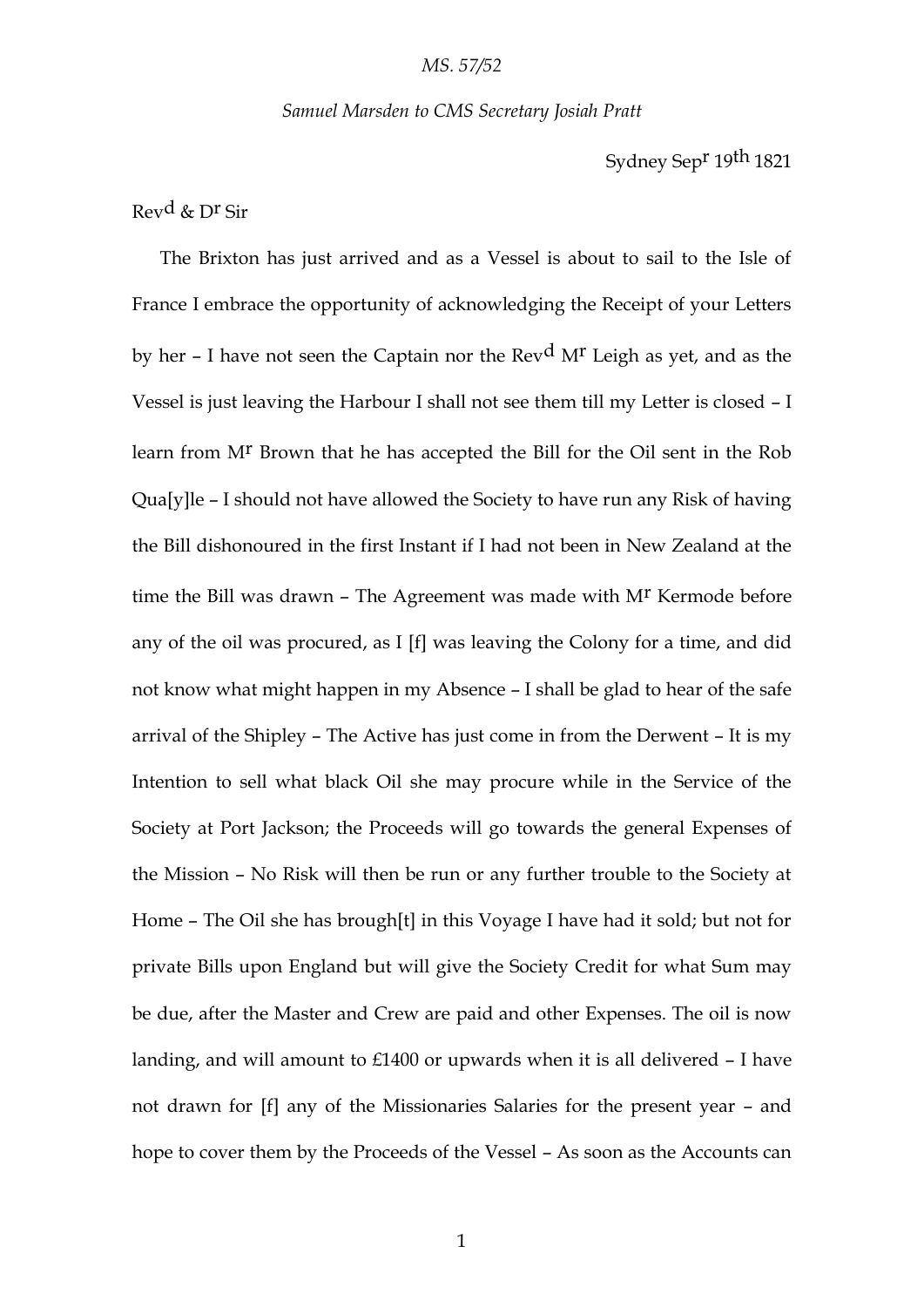### *MS. 57/52*

## *Samuel Marsden to CMS Secretary Josiah Pratt*

be made out I will forward them by the first Opportunity – I am happy to learn for certain that a new Governor is coming out – I can give thanks to God and take Courage – I feel exceedingly indebted to President & Vice President for their kind Consideration in waiting upon Sir Thomas Brisbane on my Account – I hope this will prevent any unfavourable Impressions from being made upon Sir Thomas's mind by the Governor here. I have no doubt but he will remain till Sir Thomas arrives, and do all he can to injure those whom he does not esteem – I am much annoyed at the Letter Govr. Macquarie has addressed to Lord Sidmouth and which has been printed [f] and sent out here. In this Letter he has not hesitated to make Assertions relative to my Conduct which he can never prove – He might as well have charged me with wilful murder – at once – The Letter is just arrived – I shall write to the Honourable Mr Bennett and [sic] the Subject and also to the Commissioner of Enquiry by the first opportunity–

With respect to selling the Active I am as anxious that this should be done as the Society can possibly be – I have always wished for one Vessel to do all the necessary Service for the Society Islands and New Zealand – I am in some Hopes of arranging this Buisness with King Pomare in a short time – if the Enemies here do not defeat my Plan – A bold attempt has been made, but has not finally succeeded - I will thank you to inform M<sup>r</sup> Alex<sup>r</sup> Hankey Esq<sup>r</sup> that I have obtained a [f] Verdict in the Supreme Court against Edward Eager for upwards of £1,200 in Favour of Pomare – Eager has appealed to the Governor from this Verdict, but I have no Idea that he will ever attempt to set it aside – Eager's Conduct to Pomare will shew how little dependence can be placed on